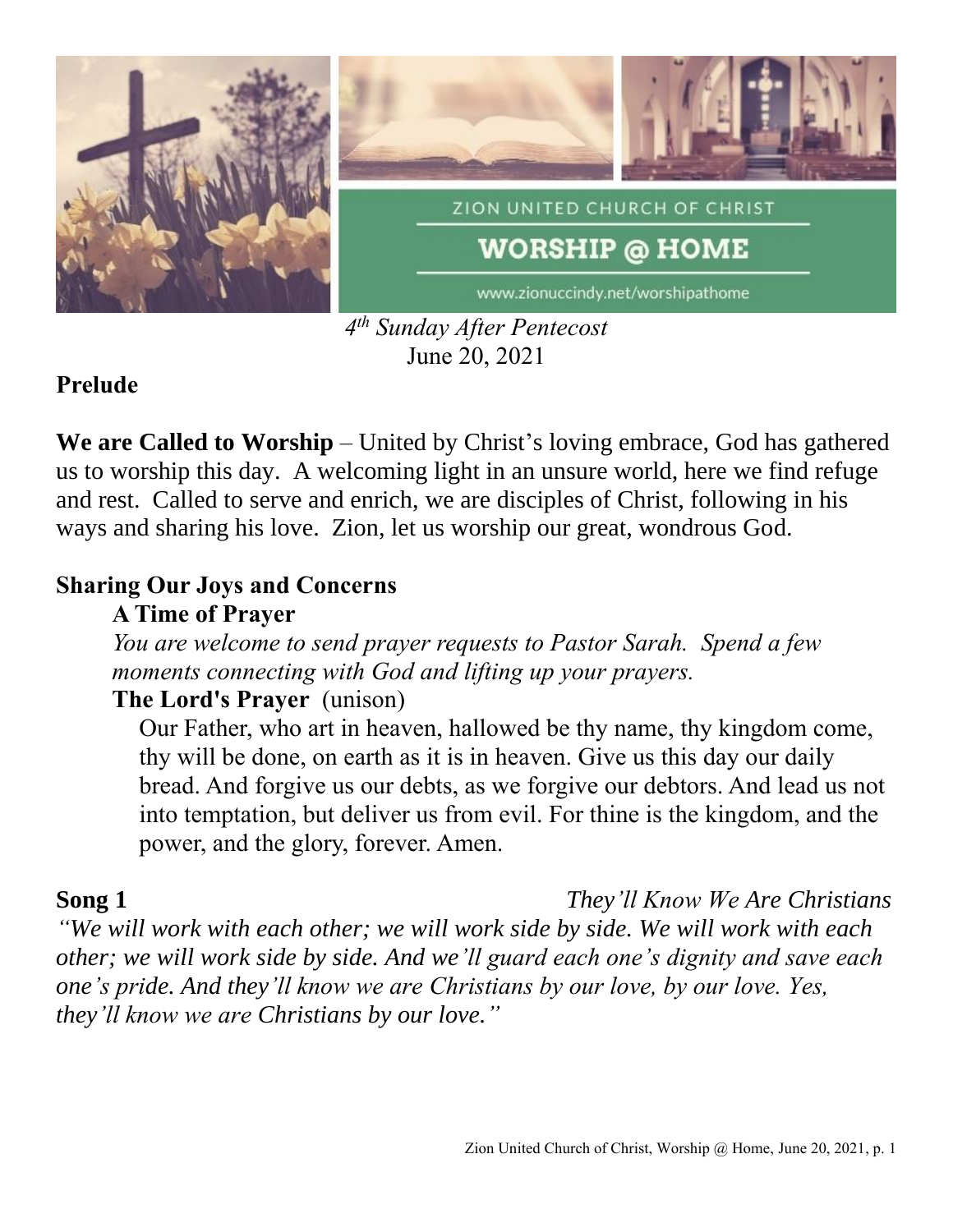# **We Hear God's Word** *UNITED BY CHRIST'S LOVING EMBRACE…*

**John 17:20-20** - 20 'I ask not only on behalf of these, but also on behalf of those who will believe in me through their word, 21**that they may all be one**. As you, Father, are in me and I amin you, may they also be in us, so that the world may believe that you have sent me.

**John 13:34-35 -** 34I give you a new commandment, that **you love one another**. Just as I have loved you, you also should love one another. 35By this everyone will know that you are my disciples, if you have love for one another.'

### *A WELCOMING LIGHT IN AN UNSURE WORLD…*

**Matthew 5:14-16 -** 14 'You are the **light of the world**. A city built on a hill cannot be hidden. 15No one after lighting a lamp puts it under the bushel basket, but on the lampstand, and it gives light to all in the house. 16In the same way, let your light shine before others, so that they may see your good works and give glory to your Father in heaven.

### *WE SERVE AND ENRICH THE COMMUNITY…*

**Matthew 25:40b -** "Truly I tell you, just as you did it to one of **the least of these** who are members of my family, you did it to me."

**1 Thessalonians 3:12-13 -** 12 May the Lord cause you to **increase and enrich your love for each other and for everyone** in the same way as we also love you. 13 May the love cause your hearts to be strengthened, to be blameless in holiness before our God and Father when our Lord Jesus comes with all his people. Amen.

#### **Meditation** *We Are Called*

**Song 2** *Renew Your Church*

*"Renew your church, our ministries restore: both to serve and adore. Make us again as salt throughout the land, and as light from a stand. 'Mid somber shadows of the night, where greed and hatred spread their blight, O send us forth with power endued, help us, Lord, be renewed."*